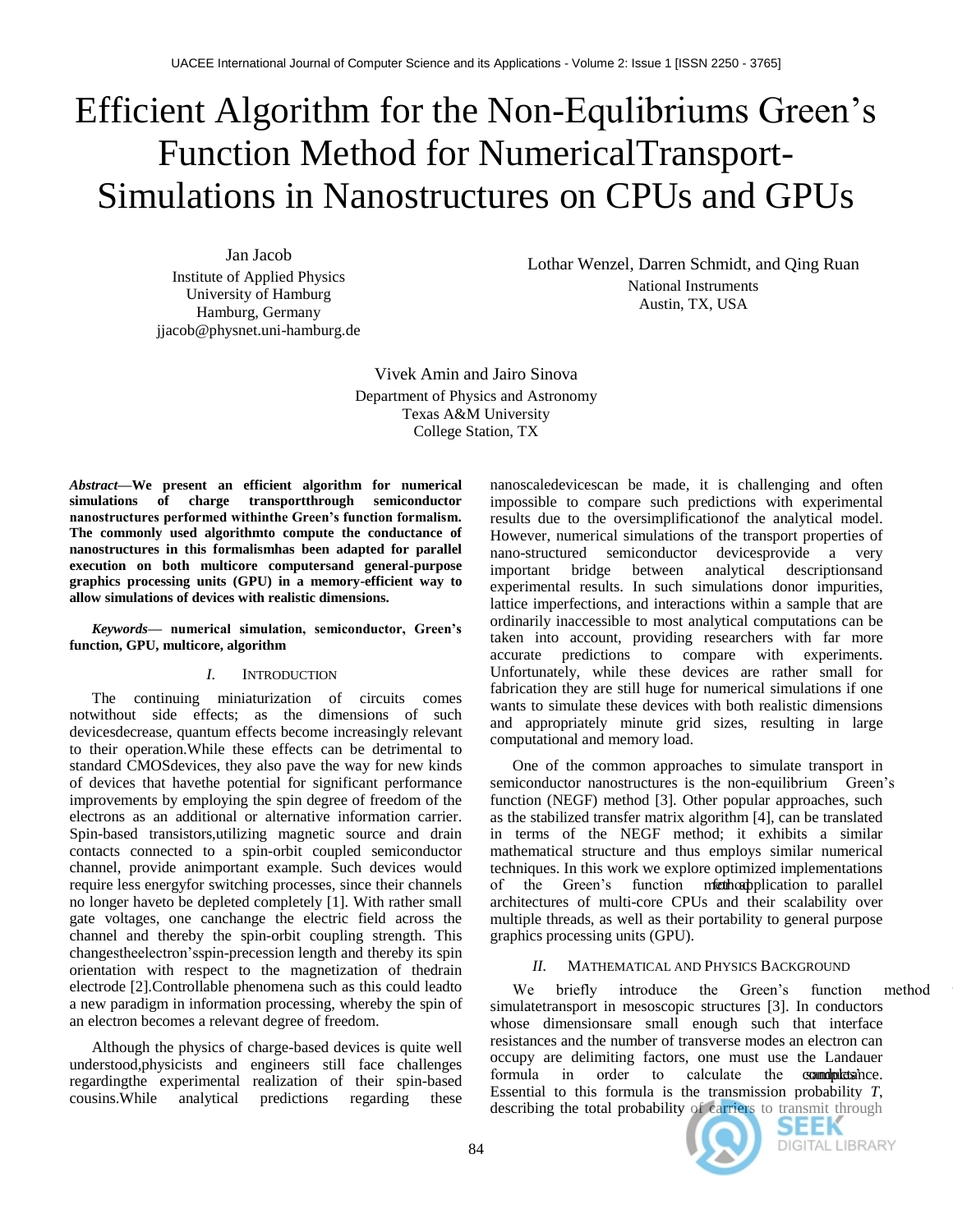the sample from one contact to the other. Overall the Landauer formula is given by

$$
\mathbf{G} = \frac{2e^2}{h}T\tag{1}
$$

where*e*is the elementary charge and *h*is Planck's constant.It is natural in these systems that different quantummechanicalmodesexist in which carriers can propagate through, not unlikely different channels or lanes in a highway. We definethe matrix elements *smn*as the quantum-mechanical probability amplitudes of acarrierthat begins in the *m*-th mode of one contact, scatters through the sample, and leaves in the *n*th mode of the other contact.

If the conductor is much smaller than the phaserelaxationlength, then transport is coherent and the total transmissionprobability can be decomposed into the sum of these amplitudessquared (i.e. with no interference). Thus one may write

$$
\mathbf{G} = \frac{2e^2}{h} \sum_{m,n} T_{mn}, \qquad (2)
$$

where,

$$
T_{mn} = |s_{mn}|^2 \tag{3}
$$

Thus by determining the s-matrix of the microscopic sample,one can compute the conductance using the Landauerformula. Green's functions provide a convenient way to dothis; however, the relationship between Green's functions and the *s*-matrix is beyond the scope of this work. Instead, after demonstrating how to calculate the Green's function for a particular sample, we will merely state the formula for *T*. It is useful, however, to keep in mind that physical meaning of the Landauer formula.

We begin by defining a Green's function*G* (not to be confused with the conductance **G**), for a systemgoverned by some Hamiltonian  $\hat{H}(r)$ 

$$
[E - \widehat{H}(r)]G(r, r') = \delta(r - r'). \tag{4}
$$

Essentially we have rewritten the Schrödinger equation withan added source term. From this perspective, one can imaginethe Green's function to simply be the wavefunction given interms of the position vector *r*where*r'*is a parameter describing the locationof the source.

To calculate the Green's function the aboveconcept is applied to a tight-binding model by the methodof finite differences, such that

$$
G(r, r') \to G_{ij} \tag{5}
$$

where*i*and*j*are indices denoting different lattice positionscorresponding(in the continuum limit) to *r*and*r'*. As a result the aforementioneddifferential equation becomes a matrix equation

$$
[EI - H]G = I \tag{6}
$$

It should be made clear that, regardless of the dimensionality of the system, each row or column in the above matrices stands fora particular lattice site within the entire sample. For example, a two-dimensional system containing *N<sup>x</sup>* horizontal sites and *N<sup>y</sup>* vertical sites is described by matrices of dimension $(N_xN_y) \times (N_xN_y)$ . Therefore, in the case of two (or three) dimensional systems, one must keep track of an appropriate labeling system to denote which row or column corresponds to which lattice site.

Since we have converted the Hamiltonian from a differentialoperator to a matrix operator, we must introduce discretizedderivative operators, given by

$$
\left[\frac{dF}{dx}\right]_{x=\left(j+\frac{1}{2}\right)a} \to \frac{1}{a} \left[F_{j+1} - F_j\right] \tag{7}
$$

$$
\left[\frac{d^2F}{dx^2}\right]_{x=ja} \to \frac{1}{2a^2} \left[F_{j+1} - 2F_j + F_{j-1}\right]
$$
 (8)

As an example of a Hamiltonian matrix for a onedimensionalsystem, with a simple kinetic and potential term,one can consider,

$$
H = \begin{pmatrix}\n\cdots & -t & 0 & 0 & 0 \\
-t & U_{-1} + 2t & -t & 0 & 0 \\
0 & -t & U_0 + 2t & -t & 0 \\
0 & 0 & -t & U_1 + 2t & -t \\
0 & 0 & 0 & -t & \cdots\n\end{pmatrix}
$$
(9)

where  $t = \hbar^2/2ma^2$  is the so-called hopping parameter and *Ui*denotes the potential at each lattice site. Such a matrixcan be rewritten for two or three-dimensional systems givenan appropriate labeling system, as mentioned before. Written in this way, one cancompute*G* through matrix inversion.

$$
G = [EI - H]^{-1} \tag{10}
$$

It should be noted that there exist two independent solutions(corresponding to different boundary conditions) for *G*, normally referred to as the retarded and advancedGreen's functions; often an imaginary parameter is addedto the energy in Eqn. 10 in order to force the solutionto be one or the other. For our present purposes we shallomit this imaginary factor.

As solutions like Eqn. 10 forHamiltonians such as Eqn. 9 only provide information aboutscattering within a sample, and say nothing of the sample's connection to external leads, which are paramount in calculating conductance in these regime and are always present in experiments. One normally proceeds by assumingthat the sample is connected to the leads at various latticesites, and that only the directly neighboring lattice sites within thelead itself are relevant to compute the lead's full effect on transmission. If the leads are semi-infinite, homogenous, and reflection-less, one can show that this is not an approximation, but an exact statement. We shall consider the case in which there are two leads, labeled *p* and *q* and the sample is denoted as *c*. Our sample shall be represented by  $aN_x \times N_y$  grid, where the *x*-direction runs horizontal and the *y*direction runs vertical. We assume that each lead is connected



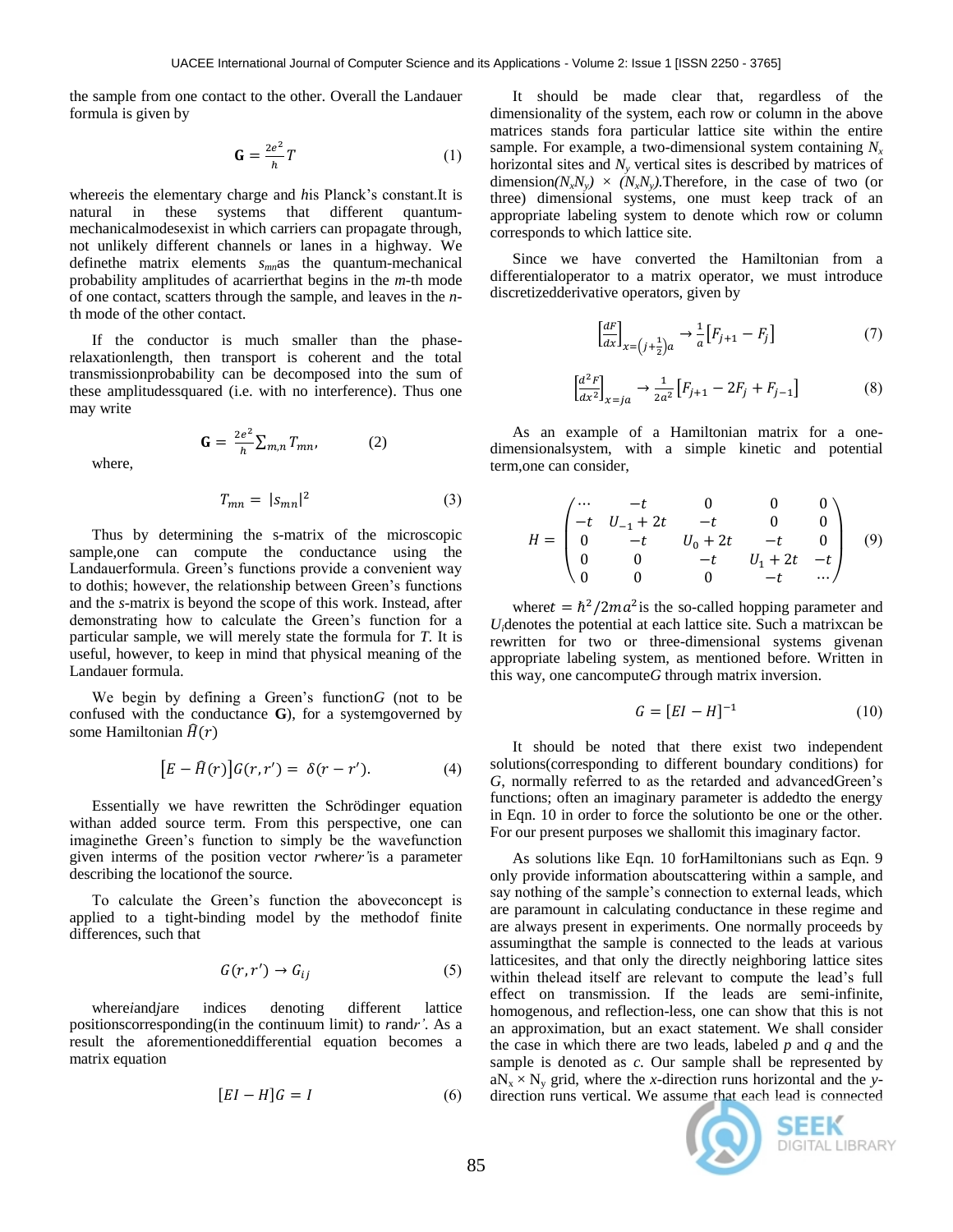fully to either vertical side of the sample, such that there are *Ny*neighboring points in each lead. One can then rewrite the Green's function in block matrix form as

$$
G = \begin{pmatrix} G_c & G_{cp} & G_{cq} \\ G_{pc} & G_p & 0 \\ G_{qc} & 0 & G_q \end{pmatrix} \tag{11}
$$

All carriers enter or leave the sample via  $G_{cp}$  or  $G_{cq}$  and propagate throughout the sample via *G<sup>c</sup>* . We also include the possibility for carriers to propagate within the leads themselves via  $G_p$ or $G_q$ . One can see through inspection of the block matrix that there is no direct connection between differing leads; carriers must transmit through the sample to travel between *p* and *q*. We assume the following structure for *G*:

$$
G = \begin{pmatrix} EI - H_c & \tau_p & \tau_q \\ \tau_p^{\dagger} & EI - H_p & 0 \\ \tau_q^{\dagger} & 0 & EI - H_q \end{pmatrix}^{-1}
$$
 (12)

Note that each element in the above block matrix hasdifferent dimensions, depending on the number of latticesites corresponding to the portion they describe. We make one more assumption, namely that a carrier present in a lead may only enter the sample through a horizontally adjacent site. Then one may write

$$
|\tau_{p(q)}|_{ij} = t\delta_{ij} \tag{13}
$$

We now have to solve for *G<sup>c</sup>* . One can show, after some algebra, that

$$
G_c = [EI - H_c - \Sigma]^{-1}
$$
 (14)

where

$$
\Sigma = \begin{pmatrix} t^2 g_p & 0 & 0 \\ 0 & 0 & 0 \\ 0 & 0 & 0 \end{pmatrix} + \begin{pmatrix} 0 & 0 & 0 \\ 0 & 0 & 0 \\ 0 & 0 & t^2 g_q \end{pmatrix} = \Sigma_p + \Sigma_q \quad (15)
$$

and

$$
g_{p(q)} = [EI - H_{p(q)}]^{-1}
$$
 (16)

Note that the  $\sum_{p(q)}$ are  $(N_xN_y) \times (N_xN_y)$  matrices, while  $g_p$ and $g_q$ are $N_y \times N_y$ matrices. Equation 14 successfully describes the Green's function for a sample with two leads in terms of the hopping parameter *t*, the Fermi energy *E*, the conductor's Hamiltonian  $H_c$ , and the lead's Hamiltonians  $H_{p(q)}$ . All that is left, using this information, is to calculate the transmission probability. This is then calculated by

$$
T = \sum_{m,n} T_{mn} = Tr \left[ \Gamma_{\mathbf{p}} \mathbf{G}_{\mathbf{c}} \Gamma_{\mathbf{q}} \mathbf{G}_{\mathbf{c}}^{\dagger} \right]
$$
 (17)

where



**Fig.1 Flowchart for the basic Green's function algorithm. The grey steps (3.) and (5.) do not need much computational resources and do not yield high optimization potential. The yellow steps (2.) and (6.) have potential of optimization. However, their computational or memory load is that small compared to the main bottlenecks that they were not the main focus of this work. The red tasks (1.) and (4.) yield the highest potential for optimization by enhancing the memory efficiency in (1.) and developing a new algorithm for (4.).**

$$
\Gamma_{\mathbf{p}(\mathbf{q})} = \mathbf{i} \left| \Sigma_{\mathbf{p}(\mathbf{q})} - \Sigma_{\mathbf{p}(\mathbf{q})}^{\dagger} \right| \tag{18}
$$

#### *III.* BASIC IMPLEMENTATION

The straightforward implementation of this algorithm includes the following steps (see Fig. 1): First the potential landscape of the sample, the Hamiltonian *H* for the system as well as the transverse Hamiltonian  $H<sub>v</sub>$  describing the hopping within one transversal slice are defined. In the second step the eigenvalues and vectors for  $H<sub>y</sub>$  are determined. In step three they are then used to define the self-energies  $\Sigma^A(\Sigma^R)$  of the leads. In the fourth step the Green's function can be calculated with these information. In step five the  $\Gamma$  matrices are created. In step sixthe transmission probability is calculated from the Green's functions and the Γ matrices.

The first step contains the user input processing and does not require significant computational resources. However, the



SEEK DIGITAL LIBRARY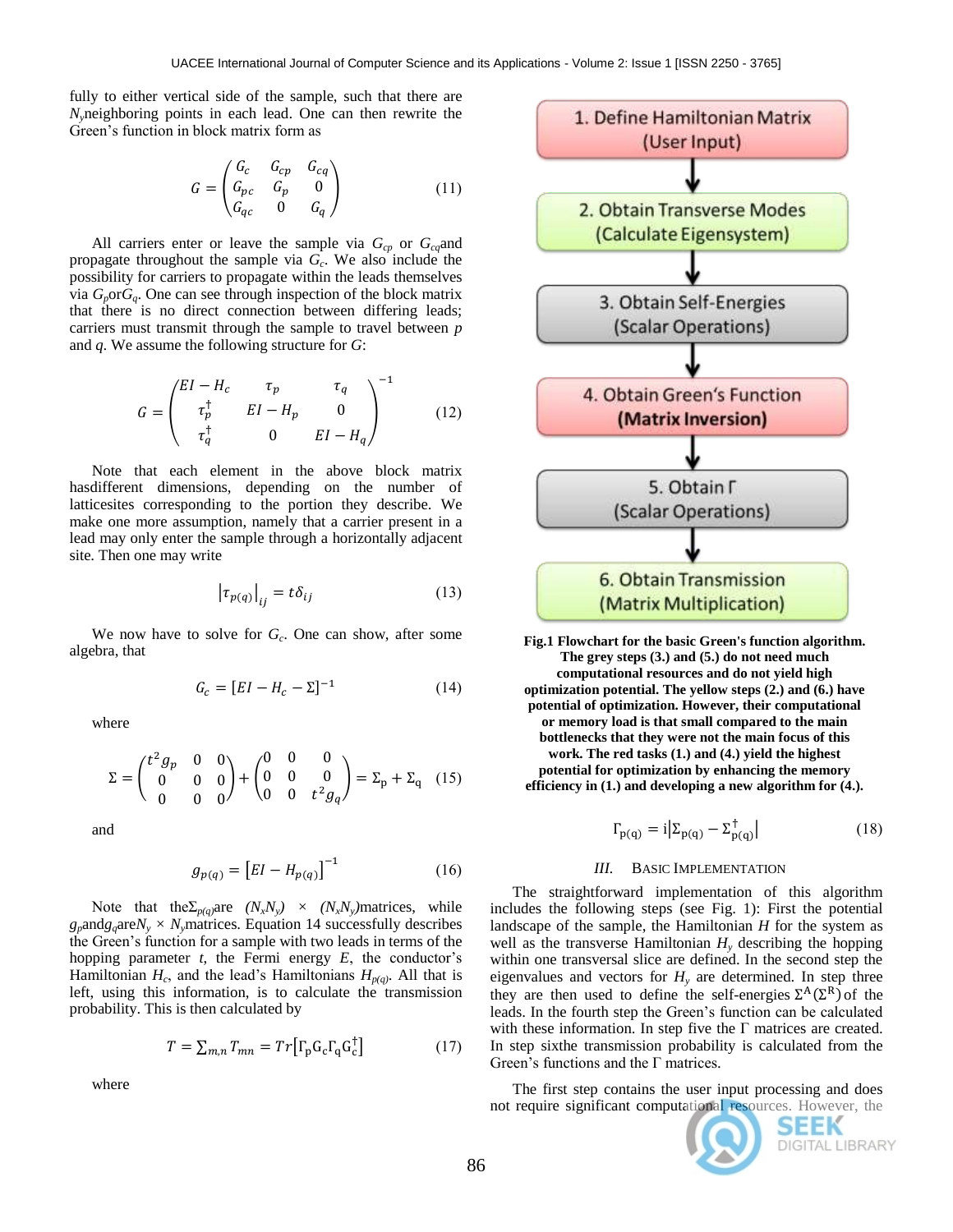

**Fig.2 Visualization of the different algorithms for the matrix inversion. A&B in the upper left corner represents the basic algorithm with a direct matrix inversion to obtain the Green's function as used in Version 0 and 1. C on the left corresponds to the spares matrix PARDISO solver algorithm in Version 2. D on the upper right shows the first implementation of the block-tridiagonal solver in Version 3. E in the lower right shows the improve block-tridiagonal solver that eliminates the need to store intermediate data. F in the lower right finally shows the pipelined version of this code that makes the most efficient use of the available computational resources and has been implemented as Version 5 on the CPU and the GPU system.**

matrix of the Hamiltonian*H* is of the size  $(N_xN_y) \times (N_xN_y)$ , and therefore immediately gets extremely big for therefore immediately gets extremely big for increasingsystemsize, causing memory issues when implemented as a dense matrix. This would limit the applicability of the concept to systems of realistic dimensions already before the calculation itself starts.

The Eigenvalue problem in the second step can take a significant share of computing resources for extremely large systems. It computes the Eigenvalues and Eigenvectors of a  $N_v \times N_v$  matrix.

The calculation of the self energies  $\Sigma^A$  and  $\Sigma^R$  in step three involves only simple scalar operations executed on the elements of the previously defined matrices.

The fourth step represents the computational bottleneck of the NEGF method and in this basic implementation heavily limits the system size as a  $(N_xN_y) \times (N_xN_y)$  matrix has to be inverted in Eqn. 14. This is the most resource-demanding part of the methodandwill be addressed extensively by our optimizations below.

Creating the matrices  $\Gamma_{\text{p}}$  and  $\Gamma_{\text{q}}$  in step five only involves scalar operations on the elements of the self energies  $\Sigma^A$  and  $\Sigma^R$ . As this calculation is independent of the inversion in step four,

it can be done in parallel. It is also of much lower resource demand as the inversion step.

The final step six obtains the transmission and reflection coefficients from the traces of several matrix products as described by Eqn. 17. The four matrices that have to be multiplied for each trace are of  $(N_xN_y) \times (N_xN_y)$  size.

#### *IV.* OPTIMIZATIONS

#### *A. Analysis of the basic implementation*

#### *1) Problem 1: Memory efficiency of the matrix H:*

The Hamiltonian matrix *H* is of the size  $(N_xN_y) \times (N_xN_y)$ . As it grows fastwith system size this becomes the limiting memory factor already for very small systems.However, the matrix allows optimization ofthe memory performance by making use of its sparsity:

$$
H = \begin{pmatrix} A & B & 0 & \cdots & C & 0 & 0 \\ B & A & B & \cdots & 0 & C & 0 \\ 0 & B & A & \cdots & 0 & 0 & C \\ \vdots & \vdots & \vdots & \ddots & \vdots & \vdots & \vdots \\ C & 0 & 0 & \cdots & A & B & 0 \\ 0 & C & 0 & \cdots & B & A & B \\ 0 & 0 & C & \cdots & 0 & B & A \end{pmatrix}
$$
 (19)  
**SEEK**  
DIGITAL LIBRAR'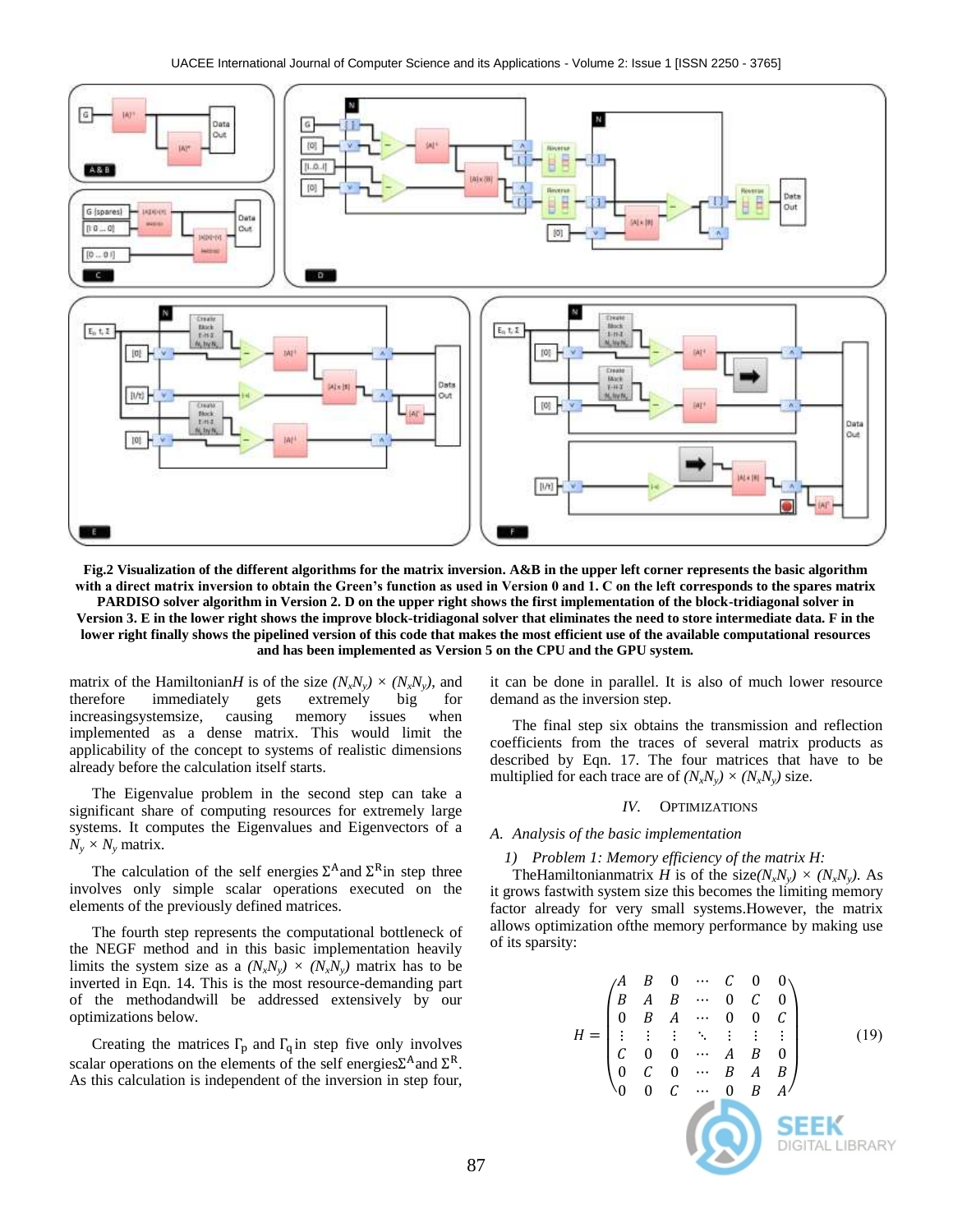where  $A = 4tI + V(x, y)$ ,  $B = C = -tI$ , with the hopping parameter  $t = 1/2a^2$  and the potential energy at a given site  $V(x, y)$ . Using the extreme sparsity of this matrix significantly enhances the memory performance.The same is true for the transverse Hamiltonian, that has aneven simpler structure:

$$
H = \begin{pmatrix} \ddots & B & 0 & 0 \\ B & D & B & 0 \\ 0 & B & D & B \\ 0 & 0 & B & \ddots \end{pmatrix}
$$
 (20)

where  $D = 2tI$ . However, even a sparse representation of the matrix still grows dramatically with the system size. Therefore it is most efficient to create only  $N_v \times N_v$  matrix blocks directly, when they are needed in the algorithm.

### *2) Problem 2: The Eigenvalue solver:*

To obtain the modes and wave vectors of the system, we have to solve the Eigenvalues problem for the transverse Hamiltonian  $H_y$ . The Eigenvalues represent the modes and the Eigenvector matrix yields the wave functions for the self energy matrix. While there is probably potential to optimize the algorithm for the Eigenvalue solver, it is even more advantageous to completely remove the numerical Eigenvalue problem by solving it analytically. The analytical solution to the Eigenvalue problem is a simple one-dimensional quantum well problem and the solution is known. So we do not focus on any numerical optimizations of this part and instead suggest to replace it with its analytic solution.

#### *3) Problem 3: Matrix Inversion:*

As most of the computation time is spent on the matrix inversion to determinethe Green's function in Eqn. 14 our main focus was tooptimize this part of the code. There are several ways to avoid the directinversion of the full matrix to obtain*G*. One approach is to use blockwise inversion. This improves the performance over a direct inversion and can be applied recursively. However, it is more advantageous to apply the blockwise inversion only later in optimized codesto improve the performance of remaining inversions ofsmaller submatrices, and to first utilizethe special structure of the matrix to enhance the performance and parallelism. The optimizations aredescribed in detail in Sec. IV-C through IV-F.

### *4) Problem 4: The final matrix multiplication:*

To obtain the transmission and reflection coefficients for the two leads of our system eight multiplications of  $N_v \times N_v$  matrices are necessary according to Eqn. 17. The structure of the algorithm allows to execute four of them in parallel. The other four need the results of the first set of multiplications. After receiving these results they can also be executed in parallel. By making use of high-performance matrix multiplication functions this task reaches a high level of parallel execution (see below). As the computational load of this part is small compared to the inversion no further optimizations have been done to this part.

### *B. First Optimization: optimized linear algebra functions*

National Instruments developed a LabVIEW High PerformanceAnalysis Library (HPAL) [5]. HPAL exposes

linearalgebra functions from Intel's Math Kernel Library (MKL)[6]from within LabVIEW. These functions are optimized forexecution on multi-core processors and designed to workwhen the input matrices are extremely large.We replace the functions for matrix multiplication andmatrix inversion. The benchmark results in Section VI showthat we are still limited by the inefficient use of memory byusing dense matrices.

### *C. Second optimization: sparse matrices*

To take advantage of the sparsity of the matrices, we employed the sparse matrix functions in the HPAL library replacing the inversion by the PARDISO direct sparse linear solver [7], [8]. The benchmarks show that the PARDISO solver is faster than a dense solver, but still has memory issues above  $N_x = N_y = 700$  as the PARDISO solver generates a lot of intermediate data.

## *D. Third optimization: Block-Tridiagonal solver*

The matrix representing the Hamiltonian*H* has a block tridiagonal structure, suggesting to use the generalized Thomas algorithm [9] as the replacement of the PARDISO solver in the previous section. Assuming that the block tri-diagonal linear system is

$$
\begin{bmatrix} A_1 & B_1 & & & & 0 \ C_1 & A_2 & B_2 & & & \ & C_2 & A_3 & \ddots & & \ & & \ddots & \ddots & B_{N_x-1} \ 0 & & & C_{N_x-1} & A_{N_x} \end{bmatrix} \begin{bmatrix} X_1 \\ X_2 \\ X_3 \\ \vdots \\ X_{N_x} \end{bmatrix} = \begin{bmatrix} Y_1 \\ Y_2 \\ Y_3 \\ \vdots \\ Y_{N_x} \end{bmatrix}
$$
 (21)

where $A_k$ ,  $B_k$ , and  $C_k$  are all  $N_y \times N_y$  blocks. The solution can be computed by the following two steps.

Step 1: for *k* from 1 to  $N_x$ 

$$
B_k = (A_k - C_{k-1}B_{k-1})^{-1}B_k
$$
 (22)

$$
\hat{Y}_k = (A_k - C_{k-1}B_{k-1})^{-1}(Y_k - C_{k-1}\hat{Y}_{k-1})
$$
 (23)

Step 2: for k from *N<sup>x</sup>* to 1

$$
X_k = \hat{Y}_k - B_k X_{k+1} \tag{24}
$$

This algorithm takes advantage of the sparsity of the matrix to achieve significant speedup, but still requires relatively large memory. There are 3*NyNy*×*Ny*complex matrices generated between step 1 and step 2. For  $N_x = N_y = 1000$ , storing these matrices would need 48 GB RAM and forcing slow data exchange with hard disk media.

#### *E. Fourth optimization: Improved Block-Tridiagonal solver*

Since we only need the four  $N_v \times N_v$ corners of the inverse matrix, we are solving two linear systems with the right hand sides

$$
\begin{bmatrix} I_{N_{\mathcal{V}}} & 0 & \dots & 0 \end{bmatrix} \tag{25}
$$



and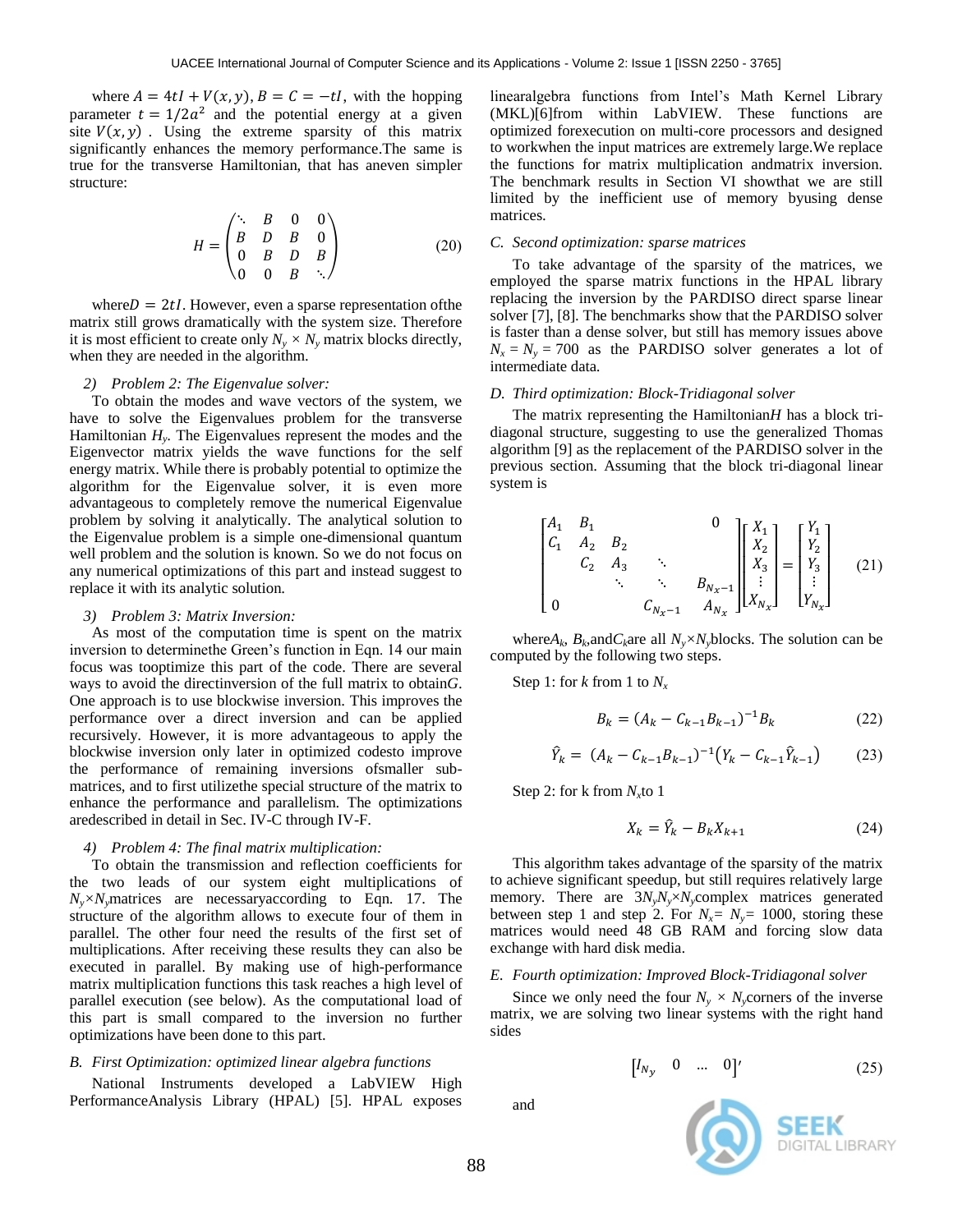$[0 \quad ... \quad 0 \quad I_{N_y}]'$  (26)

| <b>Systemsize</b><br>$(N_x=N_v)$ | <b>Matrixsize</b><br>$(N_x \cdot N_y)$ | <b>Version 0</b><br>direct<br>inversion | <b>Version 1</b><br><b>HPAL</b><br>library | <b>Version 2</b><br><b>Sparse</b><br>matrices | <b>Version 3</b><br><b>BT-solver A</b> | <b>Version 4</b><br><b>BT-solver B</b> | <b>Version 5</b><br><b>Pipelining</b> |
|----------------------------------|----------------------------------------|-----------------------------------------|--------------------------------------------|-----------------------------------------------|----------------------------------------|----------------------------------------|---------------------------------------|
| (sites)                          | (elements)                             | (seconds)                               | (seconds)                                  | (seconds)                                     | (seconds)                              | (seconds)                              | (seconds)                             |
| <b>10</b>                        | 100                                    | 0.007                                   | 0.017                                      | 0.002                                         | 0.001                                  | 0.001                                  | 0.001                                 |
| 20                               | 400                                    | 0.192                                   | 0.407                                      | 0.006                                         | 0.004                                  | 0.004                                  | 0.003                                 |
| 30                               | 900                                    | 2.096                                   | 2.684                                      | 0.013                                         | 0.016                                  | 0.013                                  | 0.008                                 |
| 40                               | 1600                                   | 11.745                                  | 13.261                                     | 0.026                                         | 0.038                                  | 0.024                                  | 0.017                                 |
| 50                               | 2500                                   | 49.714                                  | 47.328                                     | 0.054                                         | 0.081                                  | 0.048                                  | 0.038                                 |
| 60                               | 3600                                   | 148.369                                 | 138.163                                    | 0.088                                         | 0.154                                  | 0.072                                  | 0.058                                 |
| 70                               | 4900                                   | 346.183                                 | 339.151                                    | 0.134                                         | 0.215                                  | 0.114                                  | 0.094                                 |
| 80                               | 6400                                   | 769.706                                 | 730.780                                    | 0.201                                         | 0.371                                  | 0.151                                  | 0.127                                 |
| 90                               | 8100                                   | 1647.595                                | 1543.517                                   | 0,241                                         | 0.468                                  | 0.214                                  | 0.187                                 |
| <b>100</b>                       | 10000                                  | 2964.965                                | 2949.634                                   | 0.357                                         | 0.715                                  | 0.279                                  | 0.236                                 |
| 200                              | 40000                                  | 0.0.m.                                  | 0.0.m.                                     | 2.194                                         | 8.662                                  | 2.248                                  | 1.765                                 |
| 300                              | 90000                                  | 0.0.m.                                  | 0.0.m.                                     | 7.560                                         | 42.750                                 | 7.804                                  | 5.767                                 |
| 400                              | 160000                                 | 0.0.m.                                  | 0.0.m.                                     | 18.323                                        | 130.317                                | 20.709                                 | 14.643                                |
| 500                              | 250000                                 | 0.0.m.                                  | 0.0.m.                                     | 39.306                                        | 311.673                                | 57.965                                 | 33.411                                |
| 600                              | 360000                                 | 0.0.m.                                  | 0.0.m.                                     | 72.519                                        | 595.367                                | 102.021                                | 61.147                                |
| 700                              | 490000                                 | 0.0.m.                                  | 0.0.m.                                     | 125.120                                       | 0.0.m.                                 | 168.005                                | 109.006                               |
| 800                              | 640000                                 | 0.0.m.                                  | 0.0.m.                                     | 0.0.m.                                        | 0.0.m.                                 | 263.918                                | 191.874                               |
| 900                              | 810000                                 | 0.0.m.                                  | 0.0.m.                                     | 0.0.m.                                        | 0.0.m.                                 | 389.083                                | 297.420                               |
| 1000                             | 1000000                                | 0.0.m.                                  | 0.0.m.                                     | 0.0.m.                                        | 0.0.m.                                 | 538.907                                | 422.620                               |

**Table 1 Summary of the benchmark results for the CPU-based algorithms. Version 0 is the original inversion algorithm. Version 1 uses the optimized LabVIEW High-Performance Conuting libraries. Version 2 makes use of the matrices' sparsity. Version 3 is the first implementation of the block-tridiagonal solver. Version 4 is the optimized block-tridiagonal solver. Version 5 is the optimized blocktridiagonal solver with pipelining for improved thread utilization.**

**(o.o.m. stands for out of memory – this benchmark could not be performed on the test machine)**

where  $I_{N_v}$  is an  $N_y \times N_y$  identity matrix. We are only interested in the first and last blocks in the solutions. The last block of each linear system is already computed after the first step in the Thomas Algorithm. Thus, we propose another method to compute the first block.

Denote

$$
K = \begin{bmatrix} 0 & & I_{N_y} \\ & & I_{N_y} \\ & & \ddots & \\ I_{N_y} & & 0 \end{bmatrix}
$$
 (27)

where*K* satisfies  $K^T = K$  and  $K^2 = I$ . Furthermore, if

$$
A = \begin{bmatrix} A_1 & B_1 & & & 0 \\ C_1 & A_2 & B_2 & & \\ & C_2 & A_3 & \ddots & \\ & & \ddots & \ddots & B_{N_x - 1} \\ 0 & & & C_{N_x - 1} & A_{N_x} \end{bmatrix}
$$
 (28)

then

$$
KAK = \begin{bmatrix} A_{N_x} & B_{N_x} & & 0 \\ C_{N_x} & A_{N_{x-1}} & B_{N_{x-1}} & \\ & C_{N_{x-1}} & A_{N_{x-2}} & \ddots & \\ & & \ddots & \ddots & B_2 \\ 0 & & & C_2 & A_1 \end{bmatrix}
$$
 (29)

Since  $(KAK)^{-1} = KA^{-1}K$ , the upper left(right) corner of  $A^{-1}$  is equal to the lower right(left) corner of  $(KAK)^{-1}$ . The first step of Thomas algorithm with *KAK* would thus give the upper left(right) corner of  $A^{-1}$ . The new algorithm we propose saves memory because it does not go through the second step. Although the algorithm introduces an extra matrix inversion by going through the first step twice with *A* and *KAK* separately, the extra calculation could be compensated by parallelization on multi-core machines. The benchmark results in Section VI show that this algorithm is much faster and can handle very large grid sizes.

# *F. Fifth optimization: Pipelined Block-Tridiagonal solver*

To further improve the performance by making use ofparallel architectures we pipelined sequential linear algebracalculations. By adjusting each group of operations to haveroughly the same complexity, we ensured a constant highlevel of utilization on all available cores during the fullinversion algorithm. As can be seen in Fig. 2E the algorithm of Sec. IV-E consists of two inversions and one matrix



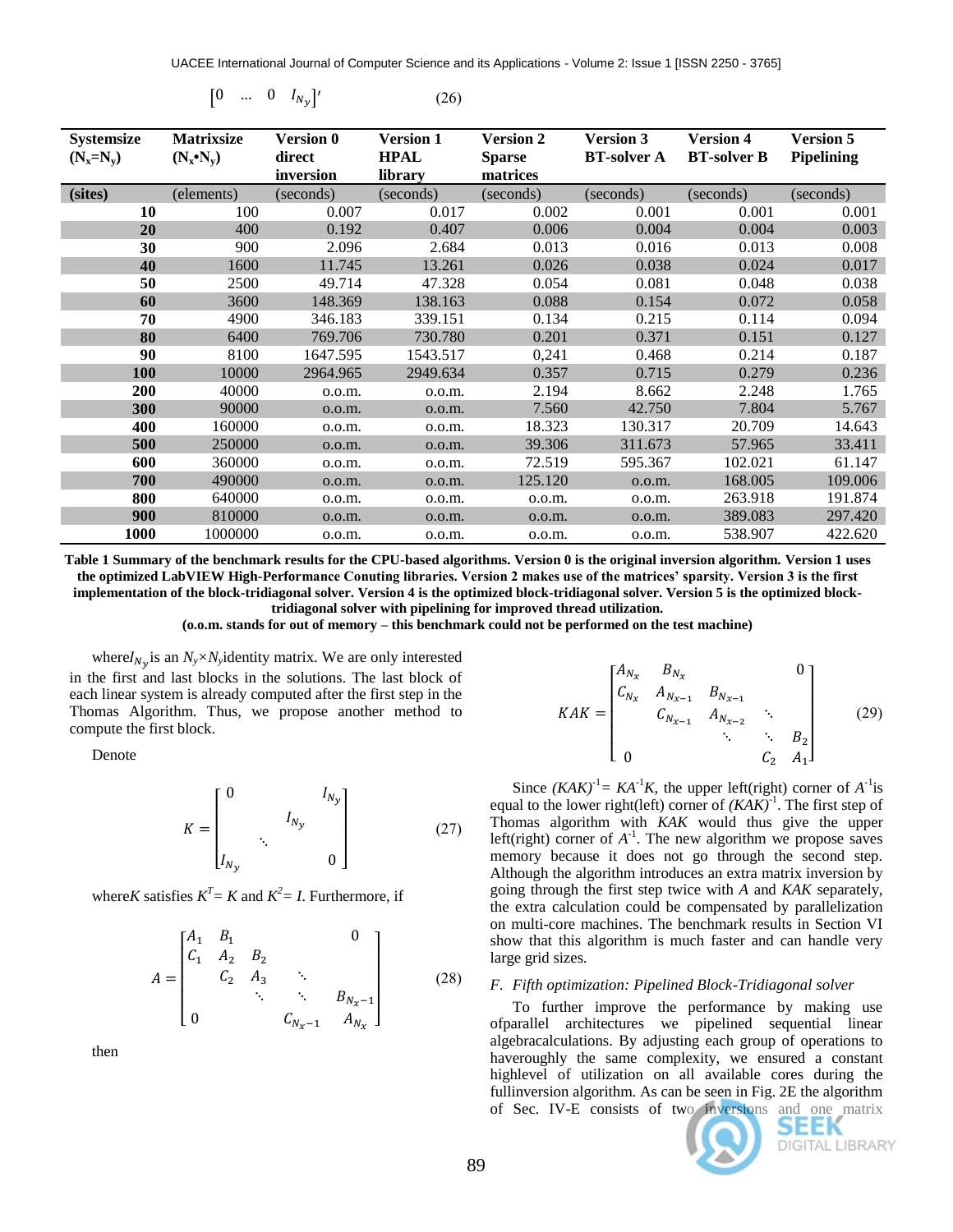multiplication per iterations. The two inversions are independent of each other and can be executed in parallel. However the additional multiplication relies on the results of one of the inversions. On the other hand the result of this multiplication is not needed to calculate either of the two inversions of the next iteration. This means that during the execution of the two inversions a high degree of parallel execution is already reached. But during the execution of the multiplication the second branch of the code that only contains the inversion is idle and waits for the unrelated result of the serial multiplication of the other code branch.

We eliminated this remaining bottleneck by employing the technique of pipelining. The result of the upper inversion is fed to a queue as can be seen in Fig. 2F. Now both branches of the code in the for-loop only contain one matrix inversion and – as the two matrices to be inverted are of the same size and complexity – have the roughly the same execution time. The queued matrices are fed to the separate loop in Fig. 2F where the multiplication is executed. This task is now executed in parallel to the for-loop. While the for-loop processes the inversions for step  $n$ , the separate while loop executes the

## **Table 2 Benchmark results for the GPU implementation of the pipelined and optimized block-tridiagonal matrix inversion solver.**

multiplication for the *n-*1. This ensures much better utilization of the available parallel computing resources on modern multicore platforms. At the same time the memory usagestays below 3 GB for system of up to  $N_x = N_y = 1000$ .

#### *V.* IMPLEMENTATION ON GPUS

As the optimized pipelined block-tridiagonal solver stillrepresents the most demanding part of our code, we furtherimproved its performance by employing GPUs. As almostexclusively matrix multiplications and inversions have tobe performed and several operations are done in parallel,GPUs yield a high performance potential. The other partsof the code focus on pre- and post-processing steps whichlack computational complexity. Therefore, these processes are executed exclusivelyon the host processor cores. We used a prototype of theLabVIEW GPU Analysis Toolkit for the implementation onGPUs [10]. The small memory footprint of the optimizedblock-tridiagonal solver allows us to download the data for the entireproblem to the GPU and invoke the solver on the GPUdevice, retrieving only the final results.





**direction.**

This minimizes communicationbetween host and GPU during the most criticalprocessing time. The efficient memory structure also allowsthe host to execute multiple independent simulation steps(i.e. as part of a sweep of e.g. potential or Fermi Energy) inparallel if more than one GPU is available.

#### *VI.* BENCHMARKS

We ran code implementing the direct inversion of the Green's function matrix (Version 0) and the different optimizations of Sec. IV-B through IV-F (Version 1 through 5) on an IBM idataplex dx360 M3 workstation [11] with two Intel Xeon X5650 six-core processors, running at 2.67 GHz, 48 GB random access memory, and two NVIDIA Tesla M2050 GPUs with 3 GB random access memory and 448 CUDA computing cores each [12]. All code was written in LabVIEW 2011 using functionality provided by the High Performance Analysis Library (HPAL) and the GPU Analysis Toolkit. Internally, HPAL called Intel's Math Kernel Library (MKL) v10.3 for execution on the CPU's multiple cores. The GPU Analysis Toolkit invoked routines from NVIDIA's CUDA Toolkit v4.0 and CUBLAS libraries to execute code on the Tesla GPUs. The benchmarks were performed with a 64-bit version of LabVIEW 2011 running under Windows 2008 Server Enterprise Edition. The driver for the NVIDIA Tesla GPUs was set to TCC mode to allow remote access to the machines via the Windows Remote Desktop Client.

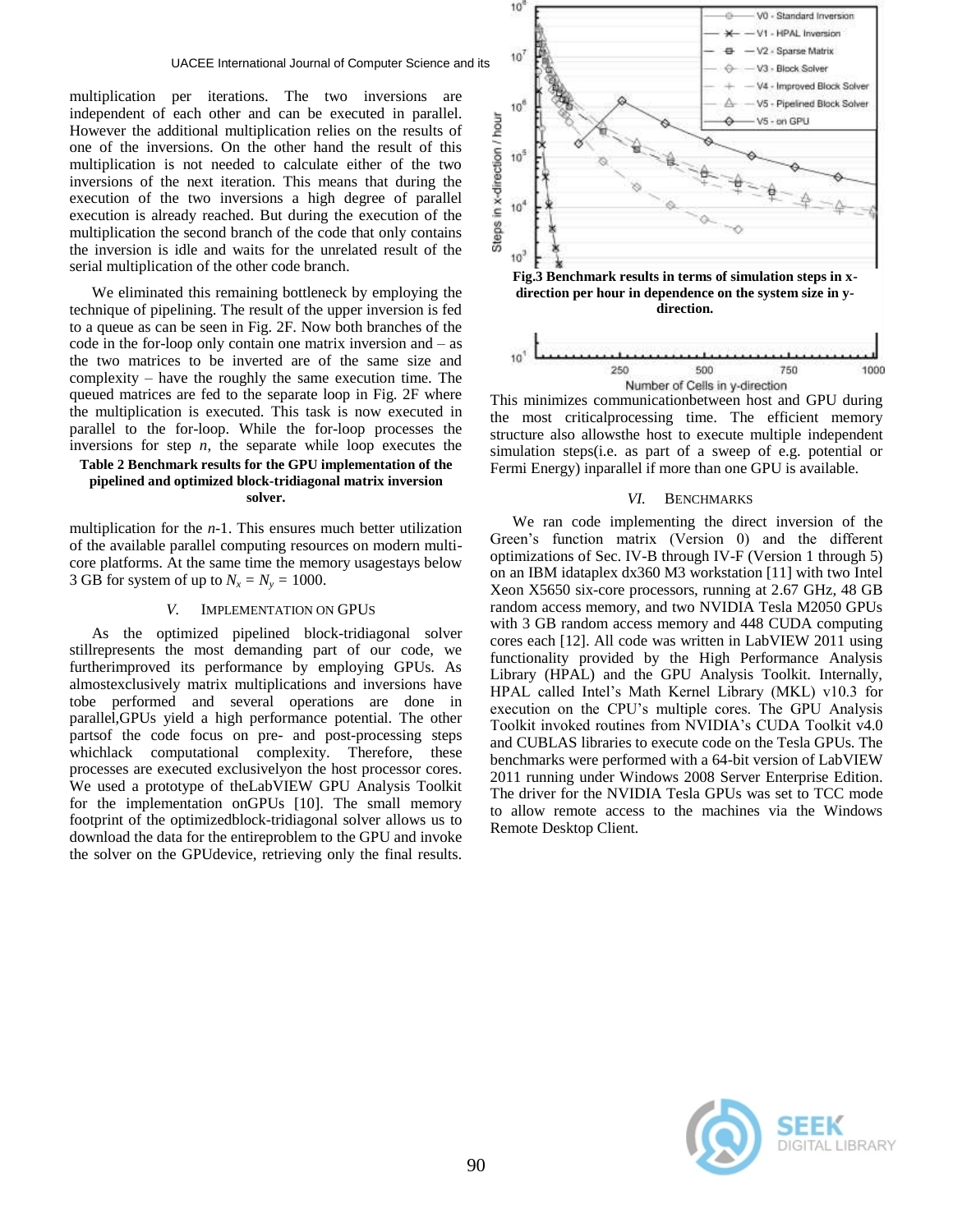| <b>Systemsize</b> |      | <b>Matrixsize</b> | <b>GPU Pipelined</b> |
|-------------------|------|-------------------|----------------------|
| $(N_x=N_v)$       |      | $(N_x \cdot N_v)$ | <b>BT-Solver</b>     |
| (sites)           |      | (elements)        | (seconds)            |
|                   | 128  | 16384             | 2.463                |
|                   | 256  | 65536             | 0.691                |
|                   | 384  | 147456            | 2.936                |
|                   | 512  | 262144            | 8.887                |
|                   | 640  | 409600            | 21.255               |
|                   | 768  | 589824            | 43.610               |
|                   | 896  | 802816            | 80.244               |
|                   | 1024 | 1048576           | 136.685              |
|                   | 1280 | 1638400           | 332.707              |
|                   | 1536 | 2359296           | 688.338              |
|                   | 1792 | 3211264           | 1272.800             |
|                   | 2048 | 4194304           | 2170.260             |
|                   | 2560 | 6553600           | 5290.440             |
|                   | 3072 | 9437184           | 10964.600            |
|                   | 3584 | 12845056          | 20297.700            |
|                   | 4096 | 16777216          | 34616.500            |
|                   | 5120 | 26214400          | 84462.700            |

Results from the CPU-based implementations are shown in TABLE I. Results for the code in version 5 which executed primarily on NVIDIA's Tesla M2050 GPUs are shown in TABLE II. The results include just the execution of the inversion algorithm described in Section IV-F. The initialization and post-processing are not taken into account as they represent just a fraction of the computation time. However, the presented benchmarks include the time for transferring the initial data to the GPUs and to retrieve the final results from them.

To visualize the performance of the different implementations we summarized the results and show the number of system slices along the *x*-directionthat can be simulated per hour on a single node or a singleGPU in Fig. 3. These timings are dependent on the number of system sites in the *y* direction. This number gives a good description of the performance related to the system size and shows the applicability of our CPU and GPU-based implementations to systems with realistic dimensions.

While the information is given for a two-dimensional system, where the transversal slice is one-dimensional, the same holds for three dimensional systems, where the number of sites is the product of height and width of the system.

# *VII.* CONCLUSION AND OUTLOOK

Transport simulations in semiconductor nanostructures rely on the Green's function algorithm. Direct implementationsof this algorithm designed to obtain accurate results for a realistic device size using a sufficiently small grid spacing yield gigantic matrices which then need to be inverted. The problemsize coupled with the required dense matrix computations make such a solution already impractical for relatively small systems.

Our optimizedimplementations avoid the massive matrix sizes by exploiting the underlying sparse structure using a block-diagonal solver to reduce memory load from  $(N_xN_y) \times$  $(N_xN_y)$  matrices to  $N_y \times N_y$  matrices. By employing pipelining

we further enhanced the parallelism of the algorithm and balanced the computational load between parallel threads on different cores or devices maximizing performance. The efficient use of memory allows implementing the whole matrix inversion algorithm on a NVIDIA Tesla M2050 GPU. The calculation is done without transferring data between the host and the GPU during the calculation.

With the above summarized techniques we were able to increase the system size by a factor of 100 compared to the primitive algorithm and even beyond (which is then beyond the scope of the intended simulations). At the same time we were able speed up the calculation of the transmission function on the host computer by a factor of 12,500 demonstrating the high efficiency of our algorithm. The implementation of the inversion algorithm on the GPUs yields a further performance gain by a factor of three. Taking into account the fact that a second simulation step can be executed in parallel on the second NVIDIA Tesla M2050 GPU the performance enhancement per IBM idataplex dx360 M3 computing node by the GPU implementation is a total factor of six.

The simulation of the transport in dependence on one varied parameter (e.g. gate voltage) with 1000 steps for a device of 1 μm by 1 μm and a grid spacing of 1 nm takes a total time of approximately 19 hours. Given the large system size and the fine grid together with a high resolution for the swept parameters we reach a very high performance with our algorithm. The option of further parallelization of the simulation by distributing different steps of the sweep not only over the two GPUs of one node but also over several nodes, allows even higher performance of the presented algorithm for extreme precise simulations of transport in nanostructures with realistic dimensions in very fast computing times.

Having demonstrated the feasibility of these simulations in general, we are now expanding the code to three-dimensional structures and multiple bands for electron and hole transport. The addition of multiple bands increases the size of the matrices to  $(N_xN_yN_s) \times (N_xN_yN_s)$ , where Ns is the number of bands taken into account. The more demanding step is the implementation of three-dimensional systems, where each "slice" of the system is no longer represented by a matrix of  $N_v \times N_v$  elements, but by a matrix of  $(N_v N_z) \times (N_v N_z)$ . It can easily be seen that the matrix size immediately reaches extreme dimensions bringing new challenges to the forefront. Therefore we will explore additional techniques to combine the resources of multiple GPUs within one computing node as well as to combine multiple nodes to calculate the transport properties of complex three-dimensional nanostructures.

# ACKNOWLEDGMENT

This work was supported in part by the Deutsche Forschungsgemeinschaft via the Graduiertenkolleg 1286 "Functional Metal-Semiconductor Hybrid Systems"and Project Me916/11-1 "Spin-Filter Cascades in InAsHeterostructures",the Free and Hanseatic City of Hamburg via the Center of Excellence"Nanospintronics", the Office of Naval Research via ONR-N00014110780,and the National Science Foundation by NSF-MRSEC DMR-0820414, NSFDMR-1105512, NHARP